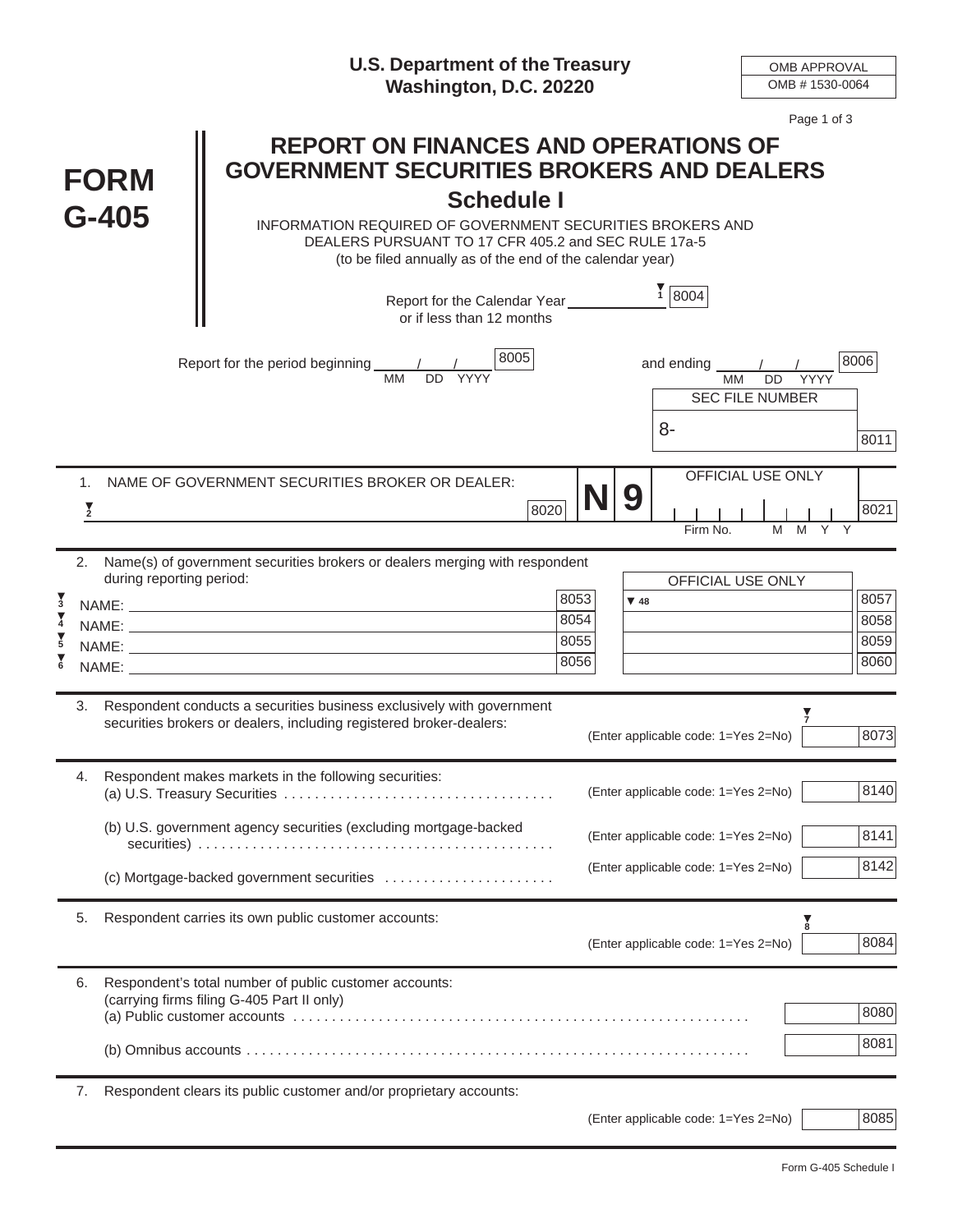Page 2 of 3

| 8. | i ayu 4 Ui u<br>Respondent clears its public customer accounts in the following manner:                                                          |      |  |  |  |
|----|--------------------------------------------------------------------------------------------------------------------------------------------------|------|--|--|--|
|    | (Enter a "1" in appropriate boxes)                                                                                                               | 8086 |  |  |  |
|    |                                                                                                                                                  | 8087 |  |  |  |
|    |                                                                                                                                                  | 8088 |  |  |  |
|    |                                                                                                                                                  |      |  |  |  |
|    |                                                                                                                                                  | 8089 |  |  |  |
|    |                                                                                                                                                  | 8090 |  |  |  |
|    | If Other please describe:                                                                                                                        |      |  |  |  |
|    |                                                                                                                                                  | 8091 |  |  |  |
| 9. | Respondent cleared transactions in book-entry government securities through the following entities during<br>the reporting period:               |      |  |  |  |
|    | Name:                                                                                                                                            | 8092 |  |  |  |
|    |                                                                                                                                                  | 8093 |  |  |  |
|    |                                                                                                                                                  | 8094 |  |  |  |
|    |                                                                                                                                                  |      |  |  |  |
|    | 10. (a) Respondent maintains membership(s) on national securities exchange(s) or commodities exchange(s):<br>(Enter applicable code: 1=Yes 2=No) | 8100 |  |  |  |
|    | (b) Names of national securities exchange(s) and commodities exchange(s) on which respondent maintains                                           |      |  |  |  |
|    | memberships:                                                                                                                                     |      |  |  |  |
|    |                                                                                                                                                  | 8120 |  |  |  |
|    |                                                                                                                                                  | 8121 |  |  |  |
|    |                                                                                                                                                  |      |  |  |  |
|    | 11. Employees:                                                                                                                                   | 8101 |  |  |  |
|    |                                                                                                                                                  | 8102 |  |  |  |
|    | (b) Number of full-time salespersons employed by respondent included in 11(a)                                                                    |      |  |  |  |
|    | 12. Total number of selling groups or underwriting syndicates of which respondent was a member during the                                        |      |  |  |  |
|    |                                                                                                                                                  | 8104 |  |  |  |
|    | (Carrying or clearing firms filing G-405 Part II)                                                                                                |      |  |  |  |
|    | 13. Number of respondent's public customer transactions:                                                                                         | 8105 |  |  |  |
|    | Estimate                                                                                                                                         | 8106 |  |  |  |
|    |                                                                                                                                                  | 8130 |  |  |  |
|    | (b) U.S. government agency securities (excluding mortgage-backed securities)                                                                     | 8131 |  |  |  |
|    |                                                                                                                                                  | 8132 |  |  |  |
|    | (d) Off-exchange options, puts, calls, etc., on government securities                                                                            | 8133 |  |  |  |
|    |                                                                                                                                                  |      |  |  |  |
|    |                                                                                                                                                  | 8112 |  |  |  |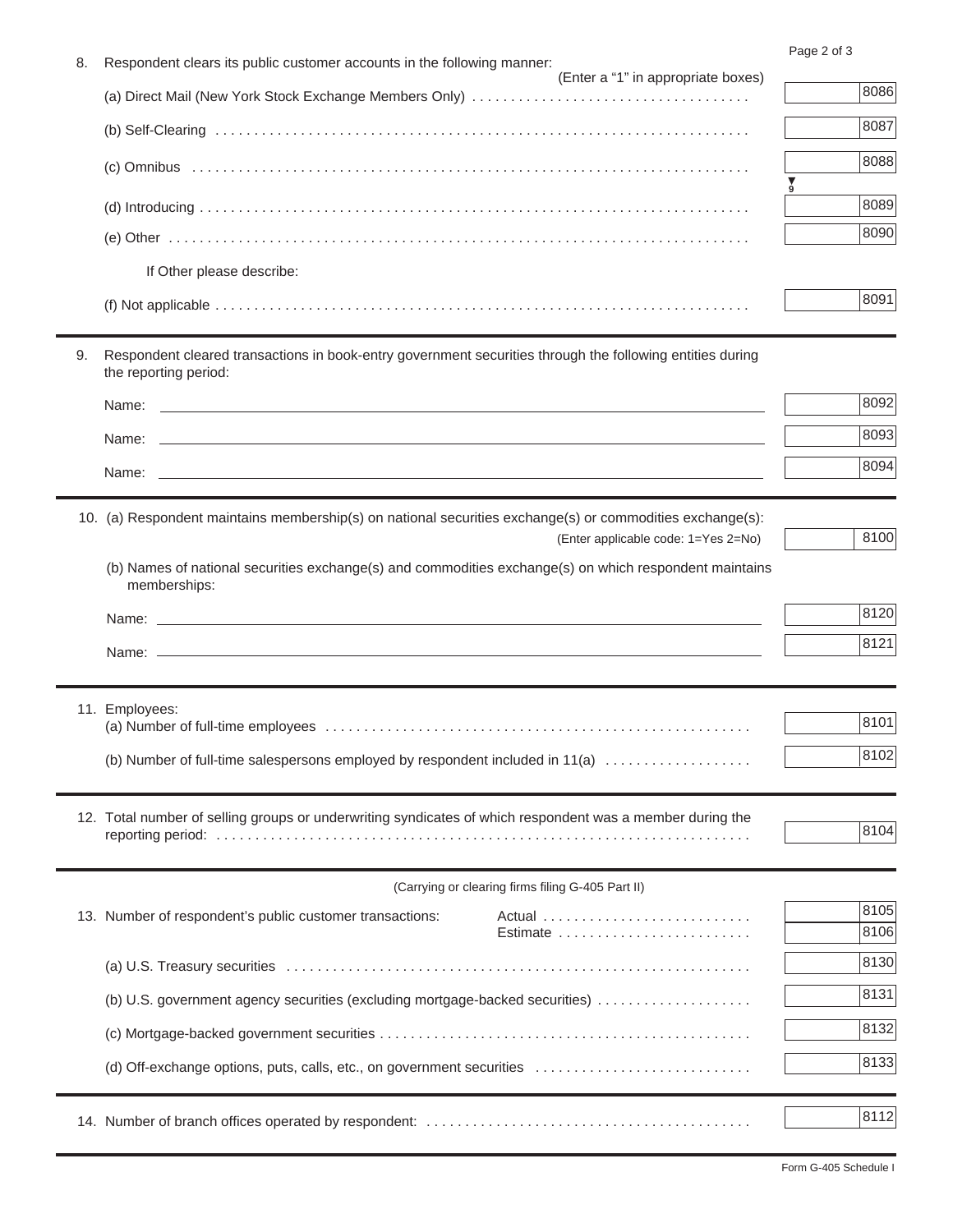| 15. (a) Respondent directly or indirectly controls, is controlled by, or is under common control with, a U.S. bank:               |                                             |      |  |  |  |  |
|-----------------------------------------------------------------------------------------------------------------------------------|---------------------------------------------|------|--|--|--|--|
|                                                                                                                                   | (Enter applicable code: 1=Yes 2=No)         | 8143 |  |  |  |  |
|                                                                                                                                   | 8144<br>8145                                |      |  |  |  |  |
| 16. Respondent is an affiliate or subsidiary of a foreign broker-dealer or bank:                                                  | (Enter applicable code: 1=Yes 2=No)         | 8113 |  |  |  |  |
| 17. (a) Respondent is a subsidiary of a registered broker-dealer:<br>$\frac{1}{12}$                                               | (Enter applicable code: 1=Yes 2=No)<br>8116 | 8114 |  |  |  |  |
| 18. (a) Respondent is an affiliate of a registered broker-dealer:                                                                 | (Enter applicable code: 1=Yes 2=No)<br>8119 | 8115 |  |  |  |  |
| 19. Respondent sends quarterly statements to customers pursuant to<br>Rule 10b-10(b) in lieu of daily or immediate confirmations: | (Enter applicable code: 1=Yes 2=No)         | 8117 |  |  |  |  |



Public reporting burden for this collection of information is estimated to average 12 hours per response, including the time for reviewing instructions, searching existing data sources, gathering and maintaining the data needed, and completing and reviewing the collection of information. Send comments regarding this burden estimate or any aspect of this collection of information, including suggestions for reducing this burden to: Bureau of the Fiscal Service, Government Securities Regulations Staff, 3201 Pennsy Drive, Building E, Landover, MD 20785-1603; and to the Office of Management and Budget, (1530-0064) Washington, DC 20503.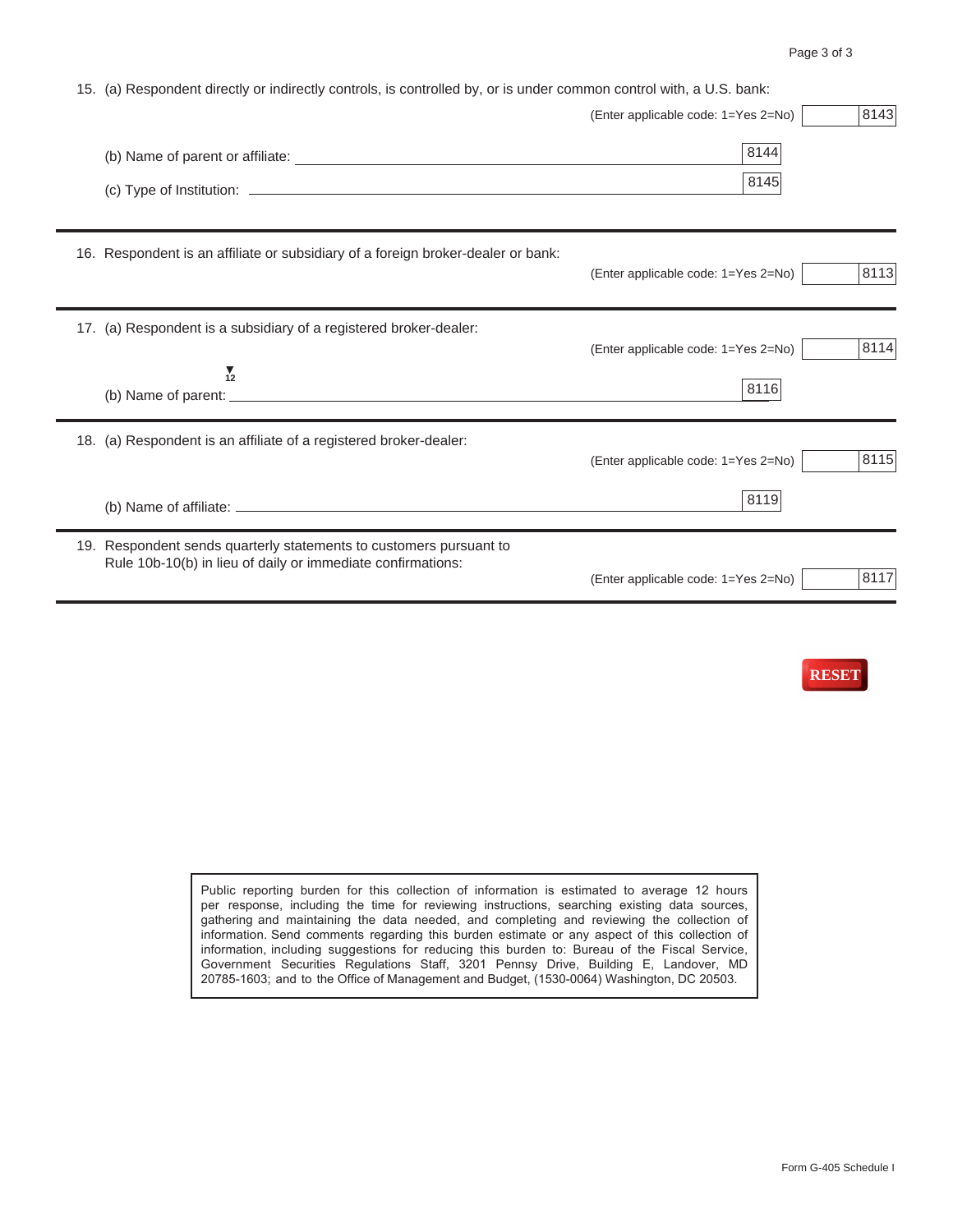## **UNITED STATES DEPARTMENT OF THE TREASURY Washington, D.C. 20220**

## **FORM G-405 SCHEDULE I**

## **GENERAL INSTRUCTIONS**

NOTE TO RESPONDENTS: Schedule I of Form G-405 is a calendar year unconsolidated report to be filed by all registered government securities brokers and dealers as a supplement to the regular fourth quarter Part II or Part IIA of Form G-405 within seventeen (17) business days after the end of the quarter.

Schedule I requires the reporting of general information designed to measure certain economic and financial characteristics of the registrant.

## SPECIFIC INSTRUCTIONS

Item 4: "U.S. government agency securities" for the purpose of this instruction excludes U.S. Treasury securities and mortgage-backed securities, as well as all equity securities. It includes non-equity securities of corporations related to the United States whose securities are not backed by the full faith and credit of the United States, such as the Federal National Mortgage Corporation.

Items 6 (a) & (b): These items are to be completed by only carrying firms required to file Part II of Form G-405. Report total number of public customer accounts regardless of the method by which those accounts are cleared.

The term "public customer" means any person from whom or on whose behalf a registered government securities broker or dealer has received or acquired or holds funds or securities for the account of such person, but does not include a government securities broker or dealer, a registered broker or dealer, or a general, special or limited partner or director or officer of the registered government securities broker or dealer filing the report, or any person to the extent that such person has a claim for property or funds which by contract, agreement or understanding, or by operation of law, is part of the capital of the registered government securities broker or dealer or is subordinated to the claims of creditors of the registered government securities broker or dealer. Omnibus accounts carried for other government securities brokers or dealers shall not be included in the count of public customer accounts (Item 6(a)) but shall be included under Item 6(b).

Only active public customer accounts will be included in the public account total. For an account to be considered "active" it must have a non-zero cash or securities balance at the end of the reporting period or have had some action (purchase or sale of securities, dividend credit, etc.) during the reporting period. Omnibus accounts carried for other brokers at the end of the reporting period are to be included in the omnibus account total.

Item 8: Indicate with "1" the methods by which respondent clears its public customer accounts. If respondent has no customers, as defined in Item 6 above, respondent is to place a "1" in the "not applicable" box. If respondent principally clears its public customer transactions through other than a registered government securities broker or dealer or a registered broker-dealer, place a "1" in the "other" box.

Item 9: List all clearing banks and brokers through which respondent cleared transactions in book-entry government securities during any portion of the reporting period.

Item 10: Exchange membership is to include associate and limited memberships as well as regular memberships. The term "national securities exchange" means any exchange registered under section 6 of the Securities Exchange Act of 1934. The term "commodities exchange" means a "contract market" designated by the Commodity Futures Trading Commission.

Item 11(a) & (b): Report only full time (full time is defined as anyone who works 40 hours or more per week for respondent, except that salespersons are considered full time if they work 30 or more hours per week) personnel employed by respondent as of the last business day of the year. A full time salesperson is any person who spends a minimum of 50 percent of his or her time engaged in effecting transactions with public customers on behalf of the respondent. The number of employees and salespersons is "as of" the last business day of the year.